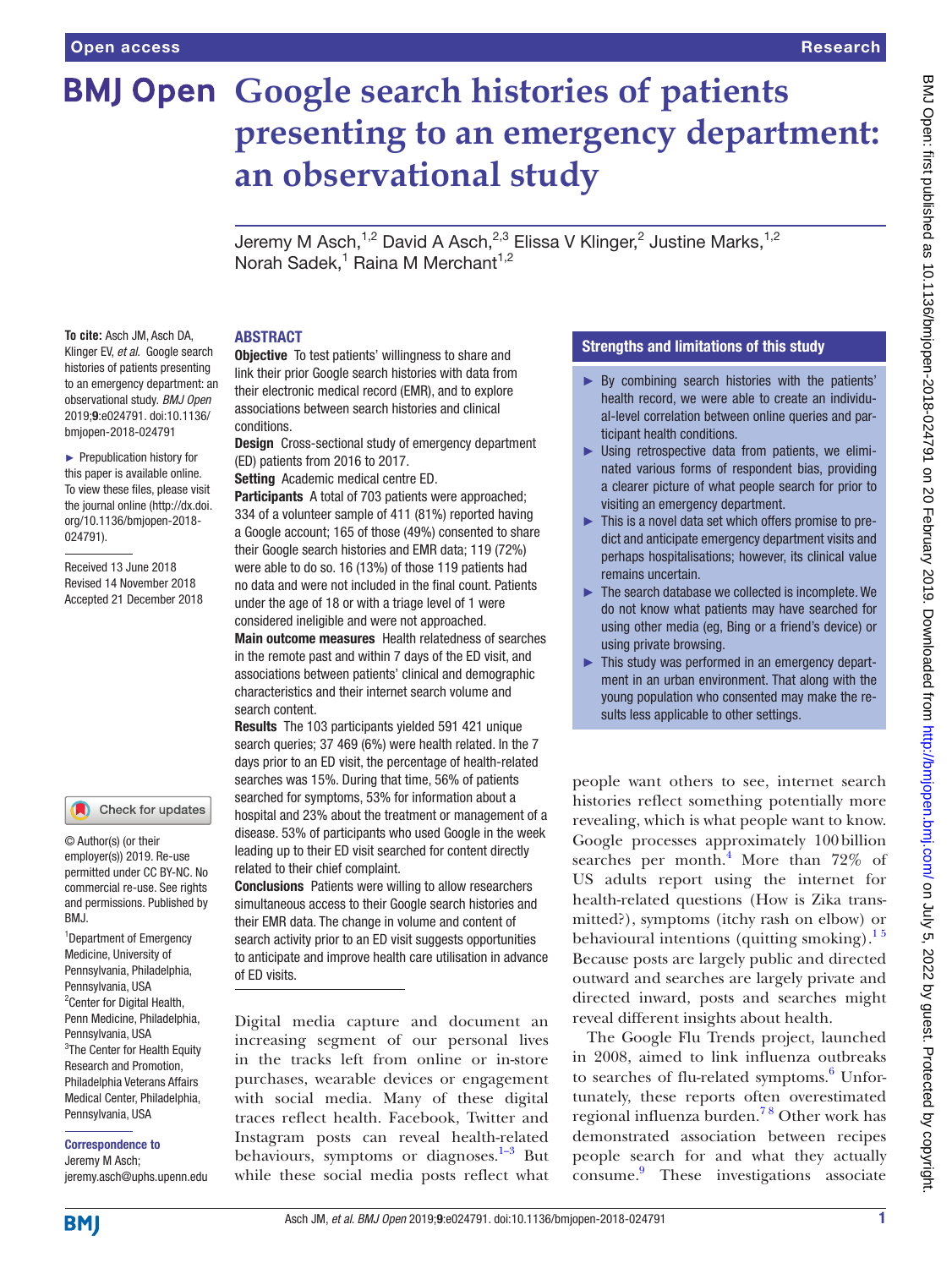aggregated search data with community-level outcomes and so they remain ecological.

There is enormous promise in moving to individual-level associations between searches and health, both for public health surveillance and perhaps for the good of individual patients. Deriving individual-level associations is logistically harder, because individual search histories and health conditions are private and require individual-level consent for observation.

To test this promise, we aimed to answer three questions among patients presenting to a large academic health system: (1) would patients share their search data so that it could be analysed in association with their electronic health records, (2) is there variation in health-related searches leading up to an emergency department (ED) visit and (3) what do patients search for?

# **METHODS**

#### **Participants**

From March 2016 to March 2017, research assistants (RAs) approached patients seeking acute care in the ED of a large urban academic health system. We aimed to recruit at least 100 patients, a number we estimated would be sufficient to judge the feasibility of the approach and orient future directions. Patients were excluded if younger than 18 years, in police custody, triage class 1 (eg, gunshot wounds). Eligible patients were approached while they were a patient at the ED and asked if they were interested in participating in research and if they had a Google account. They were informed that only past searches would be retrieved, that they could review their Google search data before sharing it with the research team, and that the team could not access searches made following recruitment. Participants were eligible for a lottery drawing with a 2% chance of receiving a US\$40 gift card. All patients provided written consent to be considered eligible.

Consenting participants self-reported demographic information. Consenting participants' electronic medical record (EMR) data were extracted, including the chief complaints on arriving to the ED and discharge diagnoses. A sample of patients visiting the same ED (n=61841) during the same period of recruitment and meeting the same exclusion criteria was used to compare the characteristics of participants sharing data with the overall ED population.

## Extracting search data

Using a laptop, RAs navigated to takeout.google.com where participants were asked to download zip files of their Google usage data. The downloaded search files contain time-stamped reports of what users typed into their Google search bar, independent of the browser used. Of note, many users stay logged into Google because they use Gmail or other Google applications that are facilitated through log in. Searches made when not logged are not included in the takeout file. Takeout files do not show

what appeared on the page of search results, nor what the user may have clicked on within those pages.

Consenting participants able to download their takeout files received these files in their email account from Google. Participants were then able to view their own data and determine if they wanted to share the file with the research team.

#### Coding search data

Searches conducted after the time of ED triage were excluded. Two RAs (NS, JM) independently coded each search term as health related or not. Disagreements were adjudicated by a third reviewer (JMA). Searches occurring within 7days before their recruitment visit to the ED were further coded into more granular themes. Two physicians independently coded the health-related searches alongside the patients' chief complaint to determine if searches were related to the clinical presentation at the ED or to logistic aspects of the visit, such as the address of the ED, adjudicating differences with a third reviewer (JMA).

## Analysis

Summary statistics were used to characterise sociodemographic data, EMR data (eg, chief complaint, discharge diagnoses) and search queries (time, date). STATA V.14 was used for summary statistical analysis.

## Patient and public involvement

No patients were involved in the study design nor in the recruitment plans for this research. There are no plans for dissemination of the outcomes of this research to the patients.

# **RESULTS**

## **Participants**

Of 703 patients approached in the ED, 411 (58%) agreed to participate in research of whom 334 (81%) reported having a Google account; 165 of those patients (49%) consented to share access to all EMR data in our health system and all prior Google searches. The final cohort included 103 participants; none censored any of their search history data [\(figure](#page-2-0) 1).

[Table](#page-3-0) 1 reports characteristics of the participants and study-eligible patients seeking care in the ED during the study period. Study participants were younger and more likely to be women. The most common ED chief complaints of these patients were gastrointestinal 44 (37%), obstetrics and gynaecological 20 (17%), and neurological 17 (14%).

## Search histories

The 103 participants had 591421 unique search queries (mean 5742; range 2–51 751). Inter-rater agreement between the coders was high (kappa=0.83); 6% were health related. Eighty-six participants made searches in the 7days prior to the ED visit (3978 searches; mean 33; range 1–220); 15% were health related. Among these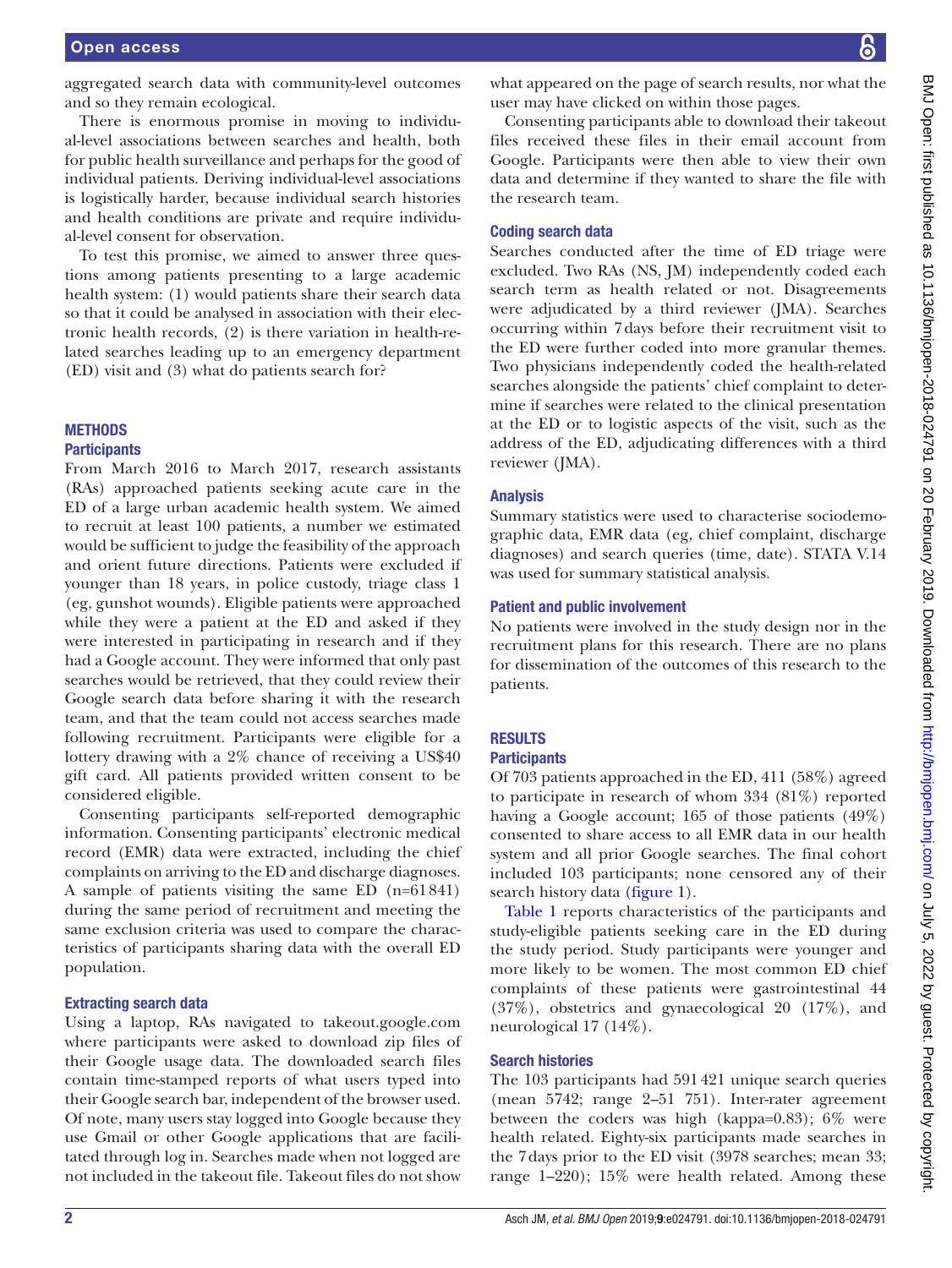

86 patients, 54 (63%) searched proportionately more for health-related topics in the 7days prior than in the earlier period; 46 (53%) searched for information clinically related to their chief complaint (eg, 'How to relieve sinus pressure' with a chief complaint of 'Headache') (kappa=0.75); and 13 (15%) searched for directions or other logistic information about the ED or other healthcare facilities. Most searches prior to an ED visit reflected non-health-related topics ([table](#page-4-5) 2); for example, 67% of participants searched for something related to entertainment.

<span id="page-2-0"></span>cohort. EMR, electronic medical record.

## **DISCUSSION**

This study has three main findings. First, 23% of patients approached in a large ED, and 49% of willing research participants with Google accounts were willing to share access to their online search data and allow those data to be linked, for research purposes, with the clinical information in their EMR. While several investigations link internet search data with health and healthcare at the population level, we believe this is the first effort to

be surprising against a backdrop of expressed concern for privacy in internet settings and in healthcare settings after the Equifax breaches and issues regarding Facebook and Google's handling of user data. $10 \text{ In prior work}$  $10 \text{ In prior work}$ , we demonstrated that 27% of patients approached and 71% of patients eligible were willing to share access to their social media (eg, Facebook) and allow their posts to be linked with their EMR data.<sup>[2](#page-4-6)</sup> Search history data seem potentially more private, because while social media posts reflect what people want to project about themselves, search data reflect what presumably they want to know. For that reason, search data may be particularly revealing. Second, many of the participants' searches were

individual patients. The high rates of participation may

health related, suggesting an opportunity to better understand patients' knowledge, attitudes and behaviours about health—an understanding that might be hard to gain other ways. A report from the Pew Research Center found that only 53% of 'online diagnosers' talked with a clinician about the health information they were searching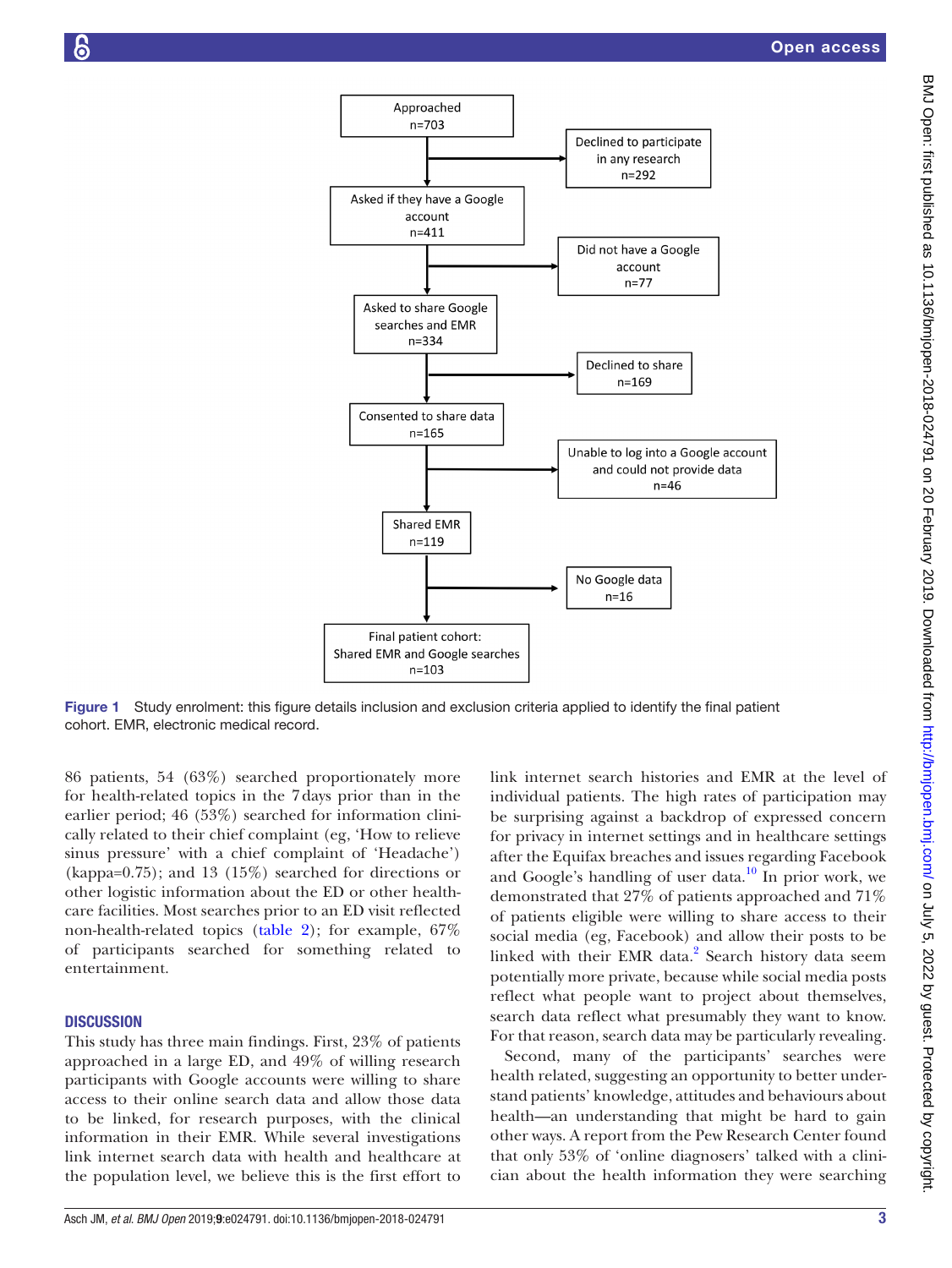<span id="page-3-0"></span>

| Table 1 Patient characteristics |                                                                        |                                                                             |  |  |
|---------------------------------|------------------------------------------------------------------------|-----------------------------------------------------------------------------|--|--|
|                                 | ED<br>demographics<br>during study<br>duration<br>$(n=61841)$<br>n (%) | <b>Participants</b><br>sharing Google<br>and EMR data<br>$(n=103)$<br>n (%) |  |  |
| Age group                       |                                                                        |                                                                             |  |  |
| $18 - 30$                       | 20504 (33)                                                             | 74 (72)                                                                     |  |  |
| $31 - 40$                       | 10204 (17)                                                             | 24 (23)                                                                     |  |  |
| $41 - 50$                       | 8537 (14)                                                              | 4(4)                                                                        |  |  |
| $51 - 60$                       | 9682 (16)                                                              | 1(1)                                                                        |  |  |
| >60                             | 12914 (21)                                                             | 0(0)                                                                        |  |  |
| Gender                          |                                                                        |                                                                             |  |  |
| Female                          | 37036 (60)                                                             | 76 (73)                                                                     |  |  |
| Race                            |                                                                        |                                                                             |  |  |
| White                           | 18634 (30)                                                             | 33 (32)                                                                     |  |  |
| <b>Black</b>                    | 36959 (60)                                                             | 56 (54)                                                                     |  |  |
| Asian                           | 2242 (4)                                                               | 2(3)                                                                        |  |  |
| Other                           | 2275(4)                                                                | 3(3)                                                                        |  |  |
| Ethnicity                       |                                                                        |                                                                             |  |  |
| Hispanic/Latino                 | 2471 (4)                                                               | 10(8)                                                                       |  |  |
| Chief complaint*                |                                                                        |                                                                             |  |  |
| Gastrointestinal                |                                                                        | 41 (37)                                                                     |  |  |
| Obstetrics and<br>gynaecology   |                                                                        | 17 (17)                                                                     |  |  |
| Neurological                    |                                                                        | 16 (14)                                                                     |  |  |
| Respiratory                     |                                                                        | 11 (11)                                                                     |  |  |
| Cardiovascular                  |                                                                        | 11 (10)                                                                     |  |  |
| Genitourinary                   |                                                                        | 11 (9)                                                                      |  |  |
| Musculoskeletal                 |                                                                        | 10(8)                                                                       |  |  |
| <b>ENT</b>                      |                                                                        | 8(8)                                                                        |  |  |
| Infection                       |                                                                        | 7(6)                                                                        |  |  |
| Injury                          |                                                                        | 3(3)                                                                        |  |  |
| Other                           |                                                                        | 6(5)                                                                        |  |  |
| Search query quantity           |                                                                        |                                                                             |  |  |
| $≥5000$                         |                                                                        | 31 (26)                                                                     |  |  |
| 1000-4999                       |                                                                        | 39 (33)                                                                     |  |  |
| $1 - 999$                       |                                                                        | 33 (28)                                                                     |  |  |

\*Percentages sum to more than 100% because some patients have multiple diagnoses.

ED, emergency department; EMR, electronic medical record; ENT, ear, nose and throat.

for.<sup>1</sup> These searches also reveal gaps in traditional health communication. One participant searched 'how big is a walnut', followed by 'what is a fibrous tumour?' A review of the EMR revealed the patient had been told of a walnutsized fibrous tumour at a previous hospital encounter, but the later search histories suggest the message may not

have been understood on its own. Search histories reveal otherwise invisible gaps in patients' understanding.

Third, health-related searches doubled prior to an ED visit, suggesting an opportunity to better understand patients' concerns before seeking care in an acute care setting. More specifically, in the week before visiting the ED, 15% of participants searched for location or logistical information and 53% searched for clinical information relevant to their visit. Participants often searched for health-related topics multiple times prior to making the decision to visit the hospital. These findings suggest an ability to anticipate demand even for patients visiting the ED. In retail contexts, search terms currently direct targeted advertisements, taking advantage of anticipated demand. One can imagine predicting the demand of hospital services in the same way advertisers predict sales. $\frac{11}{12}$  $\frac{11}{12}$  $\frac{11}{12}$  Search terms predictive enough of serious illness to suggest emergency care or predictive enough of benign illness to suggest avoiding such care. By knowing what patients search for prior to a hospitalisation, we can gain a better understanding of how to respond to what matters most to patients. Although the stakes and costs of false positive and false negative errors would be considerably higher than with misdirected advertising, Google already provides information about suicide prevention services when search terms suggesting that suicidal intent is entered.<sup>12</sup>

This study has several limitations. First, our findings reflect a convenience sample of patients seeking care in one urban academic ED and may not be representative of other patient populations. Our sample was young and predominantly female, and not representative of all patients presenting to that ED who may have different health conditions and search patterns. Second, while Google search queries provide a detailed view of questions patients ask about their health, they capture only those searches performed when patients are logged into their Google account. Due to the autofill function of Google, some searches may have been influenced by the auto population of terms that a person may not have intended to search for. They may also reflect the searches of other individuals sharing the same device. Finally, search histories do not reveal what the participant was shown after the query nor what the participant may have selected from the choices shown. Originally when the study began, the Google Takeout platform did not discriminate between users with no data from those who had searches available, which lead to 16 patients being recruited who were eventually deemed ineligible. Google has changed their Takeout tool to no longer allow the download of null data, which would reduce the likelihood of recruiting patients with no available data in future studies.

We believe this is the first study to associate internet search data with EMR data at the level of the individual. Several studies have used searches as a proxy to indicate patient health, or have had patients self-report their internet searches. $^{13}$  The kind of dose–response relationships we observe between the content and frequency of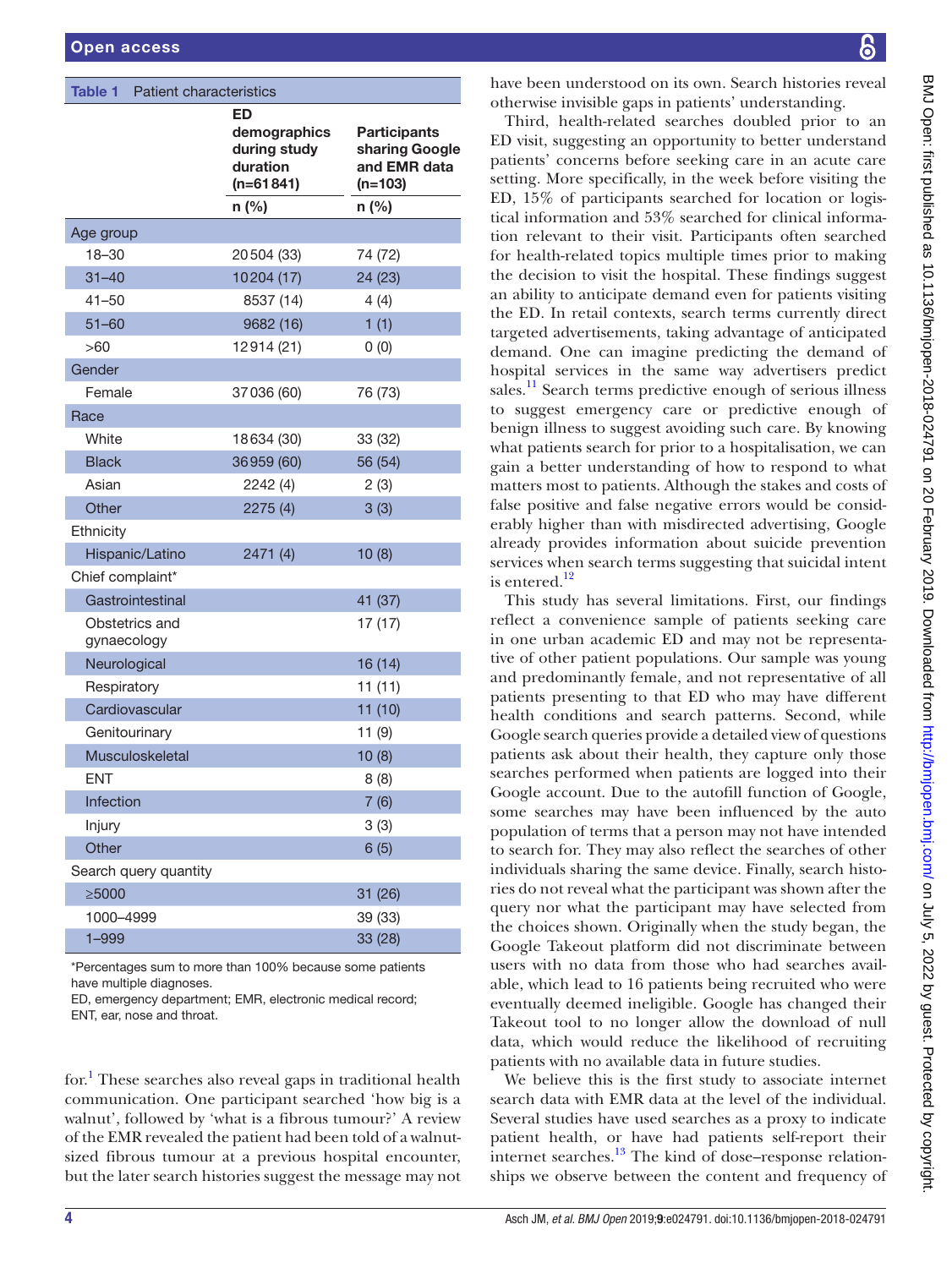<span id="page-4-5"></span>

| <b>Table 2</b> Google Searches in the 7 days prior to an emergency department visit |                                                                              |                                                                     |                                         |  |
|-------------------------------------------------------------------------------------|------------------------------------------------------------------------------|---------------------------------------------------------------------|-----------------------------------------|--|
|                                                                                     |                                                                              | # of participants where<br>search occurred at least<br>once. $n=86$ | <b>Frequency of query</b><br>$n = 3978$ |  |
| Query subject                                                                       | <b>Example search</b>                                                        | $n$ (%)                                                             | n (%)                                   |  |
| Entertainment                                                                       | 'Bon iver concert' 'xbox one'                                                | 58 (67)                                                             | 726 (18)                                |  |
| Directions to non-clinical locations                                                | Current location ->non-clinical location                                     | 55 (64)                                                             | 449 (11)                                |  |
| Retail (online shopping, physical<br>location of stores)                            | 'Amazon' 'Walmart'                                                           | 47 (55)                                                             | 279(7)                                  |  |
| Information about hospital/care                                                     | 'Penn Medicine ER' 'medical tower philly'                                    | 46 (53)                                                             | 240(6)                                  |  |
| Symptoms and disease info                                                           | 'What is diabetes' 'cramping 12 weeks agony'                                 | 48 (56)                                                             | 223(6)                                  |  |
| Unrelated/unintelligible                                                            | 'asi' '344'                                                                  | 42 (49)                                                             | 198(5)                                  |  |
| Social media                                                                        | 'Facebook'                                                                   | 39(45)                                                              | 167(4)                                  |  |
| Food/drink                                                                          | 'How long to cook pizza'                                                     | 44 (51)                                                             | 153(4)                                  |  |
| <b>Financial questions</b>                                                          | 'How to reach a person at the irs'                                           | 35(41)                                                              | 116(3)                                  |  |
|                                                                                     | Treatment and disease management 'cure food poisoning' 'nosebleed treatment' | 20 (23)                                                             | 94(2)                                   |  |
| Pornographic materials                                                              | 'Pornhub' 'xvideos'                                                          | 16(19)                                                              | 78 (2)                                  |  |
| Legal questions                                                                     | 'What are the traffic laws if there is no stop sign'                         | 18 (21)                                                             | 77(2)                                   |  |
| Drug use                                                                            | 'How many mgs of Advil to take' 'Vicoden vs<br>percocet '                    | 20(23)                                                              | 75(2)                                   |  |
| Diet/exercise                                                                       | 'Is it possible to lose 80lbs in a year' 'crossfit gym' 11 (13)              |                                                                     | 41(1)                                   |  |
| Medical accessories                                                                 | 'Syringe cvs' 'haemorrhoid pillows'                                          | 11(13)                                                              | 19(0)                                   |  |
| Other                                                                               | 'Why wont hot water heater stay lit'                                         | 80 (93)                                                             | 1043 (31)                               |  |

health-related searches and participants' clinical events supports their validity.

#### **CONCLUSION**

This study reveals patients' willingness to share access to their Google searches and EMR with researchers, offering opportunities to use this information to better predict healthcare use and understand health-related knowledge, attitudes and behaviours of more general populations. At a time when diagnosis increasingly occurs at the molecular level and when precision medicine aims to tailor treatments based on largely genetic characteristics, this study adds to our understanding of the health relevance of individuals' search histories and other digital resources. The Social Mediome may offer predictions about health and opportunities to target interventions as informative as what comes from the genome. $14-17$ 

Acknowledgements We thank Katherine Choi and Eugene Gitelman for assistance with clinical coding.

Contributors JMA and RMM designed the study. JMA, NS and JM recruited patients and assisted in data analysis. DAA, RMM and EVK provided mentorship. All authors contributed to the editing and writing of the paper.

Funding This project was funded by a Robert Wood Johnson Foundation Pioneer Award (72695).

Disclaimer No sponsor of funding source played a role in: study design and the collection, analysis and interpretation of data and the writing of the article and the decision to submit it for publication. All researchers are independent from funders.

Competing interests None declared.

Patient consent for publication Not required.

Ethics approval This study was approved by the University of Pennsylvania Institutional Review Board.

Provenance and peer review Not commissioned; externally peer reviewed.

Data sharing statement Because of the potential identifiability of participants through either their search histories or their EMR information, data will not be shared.

Open access This is an open access article distributed in accordance with the Creative Commons Attribution Non Commercial (CC BY-NC 4.0) license, which permits others to distribute, remix, adapt, build upon this work non-commercially, and license their derivative works on different terms, provided the original work is properly cited, appropriate credit is given, any changes made indicated, and the use is non-commercial. See: [http://creativecommons.org/licenses/by-nc/4.0/.](http://creativecommons.org/licenses/by-nc/4.0/)

#### **REFERENCES**

- <span id="page-4-0"></span>1. Fox S, Duggan M. Health Online 2013. 2013 [http://www.pewinternet.](http://www.pewinternet.org/2013/01/15/health-online-2013/) [org/2013/01/15/health-online-2013/](http://www.pewinternet.org/2013/01/15/health-online-2013/)
- <span id="page-4-6"></span>2. Padrez KA, Ungar L, Schwartz HA, *et al*. Linking social media and medical record data: a study of adults presenting to an academic, urban emergency department. *[BMJ Qual Saf](http://dx.doi.org/10.1136/bmjqs-2015-004489)* 2016;25:414–23.
- 3. Smith RJ, Crutchley P, Schwartz HA, *et al*. Variations in Facebook Posting Patterns Across Validated Patient Health Conditions: A Prospective Cohort Study. *[J Med Internet Res](http://dx.doi.org/10.2196/jmir.6486)* 2017;19:e7.
- <span id="page-4-1"></span>4. Google Search Statistics. Internet Live Stats. 2017 [http://www.](http://www.internetlivestats.com/google-search-statistics/) [internetlivestats.com/google-search-statistics/](http://www.internetlivestats.com/google-search-statistics/) (Accessed 11 Aug 2018)
- 5. Fox S. What ails America? Dr. Google can tell you. 2013 [http://www.](http://www.pewresearch.org/fact-tank/2013/12/17/what-ails-america-dr-google-can-tell-you/) [pewresearch.org/fact-tank/2013/12/17/what-ails-america-dr-google](http://www.pewresearch.org/fact-tank/2013/12/17/what-ails-america-dr-google-can-tell-you/)[can-tell-you/](http://www.pewresearch.org/fact-tank/2013/12/17/what-ails-america-dr-google-can-tell-you/)
- <span id="page-4-2"></span>6. Olson DR, Konty KJ, Paladini M, *et al*. Reassessing Google Flu Trends data for detection of seasonal and pandemic influenza: a comparative epidemiological study at three geographic scales. *[PLoS](http://dx.doi.org/10.1371/journal.pcbi.1003256)  [Comput Biol](http://dx.doi.org/10.1371/journal.pcbi.1003256)* 2013;9:e1003256.
- <span id="page-4-3"></span>7. Lazer D, Kennedy R, King G, *et al*. Big data. The parable of Google Flu: traps in big data analysis. *[Science](http://dx.doi.org/10.1126/science.1248506)* 2014;343:1203–5.
- 8. Butler D. When Google got flu wrong. *[Nature](http://dx.doi.org/10.1038/494155a)* 2013;494:155–6.
- <span id="page-4-4"></span>9. West R, White RW, Horvitz E. *From cookies to cooks: insights on dietary patterns via analysis of web usage logs. Proceedings of the*